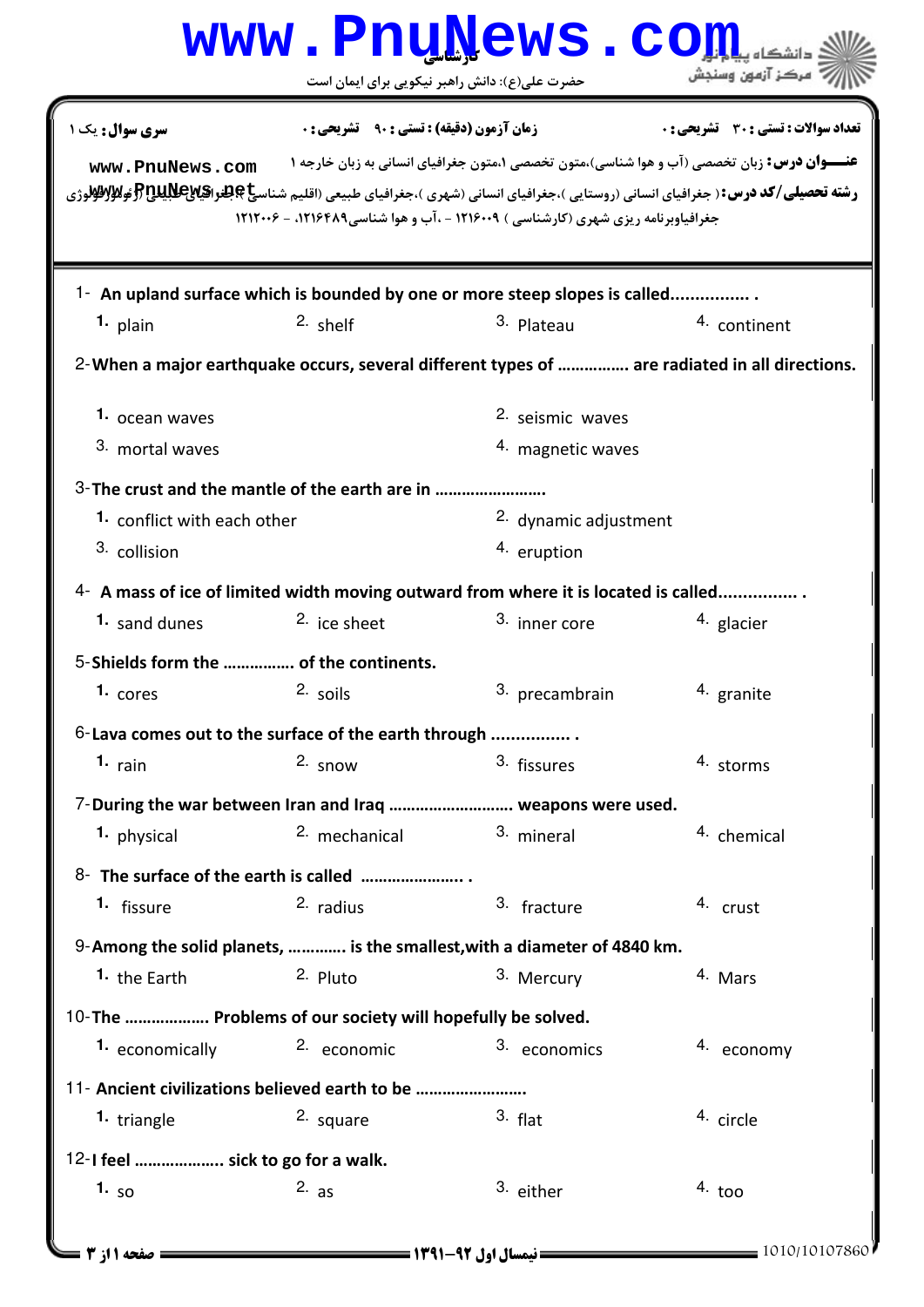|                                                                                                                                                                                                                                                                                                                                           |                                                      | www.PnuNews.co<br>حضرت علی(ع): دانش راهبر نیکویی برای ایمان است | مركز آزمون وسنجش |  |  |
|-------------------------------------------------------------------------------------------------------------------------------------------------------------------------------------------------------------------------------------------------------------------------------------------------------------------------------------------|------------------------------------------------------|-----------------------------------------------------------------|------------------|--|--|
| <b>سری سوال :</b> یک ۱<br><b>زمان آزمون (دقیقه) : تستی : ۹۰٪ تشریحی : 0</b><br><b>تعداد سوالات : تستی : 30 ٪ تشریحی : 0</b><br><b>عنـــوان درس:</b> زبان تخصصي (آب و هوا شناسي)،متون تخصصي ۱،متون جغرافياي انساني به زبان خارجه ۱<br>www.PnuNews.com<br>جغرافیاوبرنامه ریزی شهری (کارشناسی ) ۱۲۱۶۰۰۹ - ،آب و هوا شناسی ۱۲۱۶۴۸۹، - ۱۲۱۲۰۰۶ |                                                      |                                                                 |                  |  |  |
| 13-Ancient people  their money in the ground. They put their money under the ground.                                                                                                                                                                                                                                                      |                                                      |                                                                 |                  |  |  |
| 1. buried                                                                                                                                                                                                                                                                                                                                 | $2.$ digged                                          | 3. decreased                                                    | 4. decomposed    |  |  |
| 14-The earth  Is round can be measured in terms of degrees.                                                                                                                                                                                                                                                                               |                                                      |                                                                 |                  |  |  |
| $1.$ who                                                                                                                                                                                                                                                                                                                                  | 2. $50$                                              | 3. which                                                        | $4.$ whom        |  |  |
| 15-In this century, energy crisis has led to a search for different kinds of energy sources. 'Crisis'<br>means .                                                                                                                                                                                                                          |                                                      |                                                                 |                  |  |  |
| 1. management                                                                                                                                                                                                                                                                                                                             | 2. sources                                           | 3. determination                                                | 4. problem       |  |  |
| 16-The line at which the earth and sea or sky seem to meet is called                                                                                                                                                                                                                                                                      |                                                      |                                                                 |                  |  |  |
| 1. horizon                                                                                                                                                                                                                                                                                                                                | 2. crisis                                            | $3. a$ xis                                                      | $4.$ tilt        |  |  |
| 17-The sun rays reach the earth's surface. 'Rays' means                                                                                                                                                                                                                                                                                   |                                                      |                                                                 |                  |  |  |
| 1. $t$ ilts                                                                                                                                                                                                                                                                                                                               | $2.$ flows                                           | 3. beams                                                        | 4. shadows       |  |  |
| 18-Winds are currents of air which usually flow horizontally on the  of the earth.                                                                                                                                                                                                                                                        |                                                      |                                                                 |                  |  |  |
| $1.$ mass                                                                                                                                                                                                                                                                                                                                 | 2. surface                                           | 3. wells                                                        | 4. axis          |  |  |
| 19- Geographers believe that wind<br>1. is the only cause for soil erosion                                                                                                                                                                                                                                                                | 2. causes erosion in a particular topographical area |                                                                 |                  |  |  |

<sup>3.</sup> helps the erosion of land

4. wind has no role in erosion

20-In most parts of the world, meter ............................. is used to measure length. 1. depth  $2.$  scale  $3.$  width  $4.$  range 3. width

Synoptic weather pattern is one of the factors in creating ………………………….winds. 21- 1. local 2. rare 2. are 3. national 4. international <sup>3.</sup> national 22-When the surface of the ocean is in contact with an air mass, .................... takes place.

1. rain and the snow the case of the snow the snow that the snow the snow the snow the snow the snow the snow the snow the snow the snow the snow the snow the snow the snow the snow the snow the snow the snow the snow the <sup>3.</sup> damage

## 23-Geographically speaking ..................... is falling rain mixed with ice, or we can say rain drops which have been frozen and then partly melted.